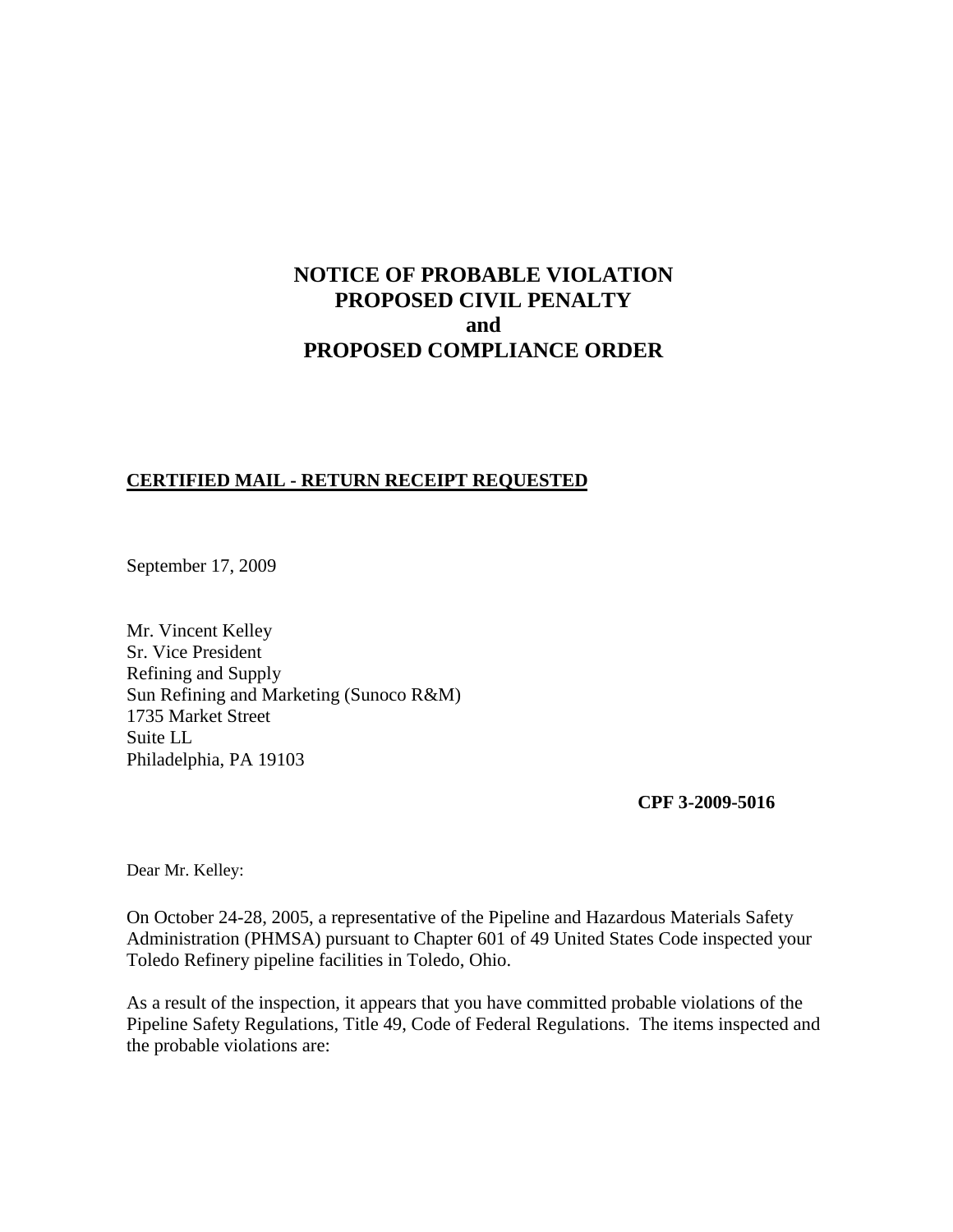## **1. 195.406 Maximum operating pressure**

**(b) No operator may permit the pressure in a pipeline during surges or other variations from normal operations to exceed 110 percent of the operating pressure limit established under paragraph (a) of this section. Each operator must provide adequate controls and protective equipment to control the pressure within this limit.**

Sunoco R&M exceeded 110% of the MOP (605 psig) on Line 59, which feeds the Buckeye York Street pumping station, on November 17, 2004, for a period of 34 minutes.

A hydrostatic test was conducted on Line 59 on October 7, 2004. The 688 psig test pressure established an MOP of 550.4 psig. A high pressure shutdown device was installed on Line 59 on October 29, 2004, however the device was not fully programmed (placed into operation) until February 22, 2005. On November 17, 2004, the pipeline was operated at pressures ranging from 621.6 to 697.5 psig for a period of 34 minutes. This pressure excursion reportedly resulted from a valve closure at the Buckeye pumping station. This issue was initially discovered by the Process Safety Management Coordinator while reviewing operating data, on March 11, 2005.

#### **2. 195.573 What must I do to monitor external corrosion control?**

**(d) Breakout tanks. You must inspect each cathodic protection system used to control corrosion on the bottom of an aboveground breakout tank to ensure that operation and maintenance of the system are in accordance with API Recommended Practice 651. However, this inspection is not required if you note in the corrosion control procedures established under Sec. 195.402(c)(3) why compliance with all or certain operation and maintenance provisions of API Recommended Practice 651 is not necessary for the safety of the tank.**

Sunoco R&M has not cathodically protected three breakout tanks in accordance with API Recommended Practice 651. Sunoco R&M has also not indicated in their corrosion control procedures why cathodic protection of these breakout tanks is not necessary. Breakout Tank #'s 1601, 1602 and 16015 are not cathodically protected. This can be in compliance with the regulations if the operator notes in the corrosion control procedures why it is not necessary for the safety of the tank(s). In order to make that determination a number of items associated with the tanks need to be investigated. These include: Tank Design, Construction History, Type of Service, Inspection/Corrosion History, and Other Factors. Sunoco R&M has indicated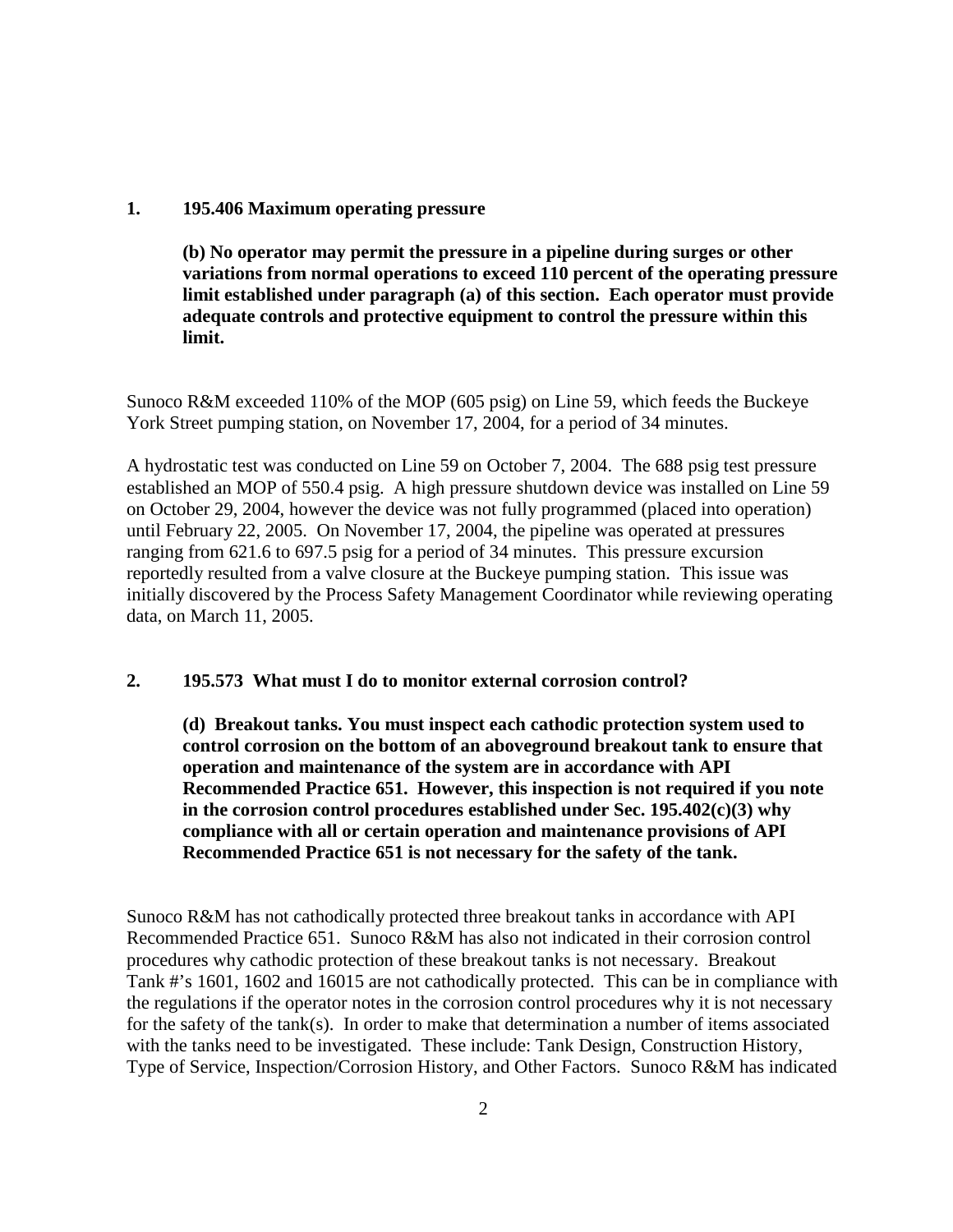that these items were discussed internally in 2004, and those personnel that were involved agreed that cathodic protection was not required for continued safe/reliable operation of the breakout tanks. Only limited information has been provided concerning the 2004 study. An e-mail communication from October 18, 2005 indicates that the tanks are used for gas oil storage, and that they were scheduled to be taken out of service / decommissioned in 2008.

Tank #1602 was demolished late in 2008. A status update for Tank #'s 1601 and 16015 was provided via e-mail on September 1, 2009. The e-mail indicates that Sunoco R&M has decided Tanks #'s 1601 and 16015 will remain in service. Another study was completed per API 651, and it was determined that cathodic protection should be installed to protect the tank bottoms. Currently, separate projects involving installation of monitoring wells as a method of leak detection, and installation of cathodic protection for corrosion control of the tank bottoms are in the process of being implemented.

#### Proposed Civil Penalty

Under 49 United States Code, § 60122, you are subject to a civil penalty not to exceed \$100,000 for each violation for each day the violation persists up to a maximum of \$1,000,000 for any related series of violations. The Compliance Officer has reviewed the circumstances and supporting documentation involved in the above probable violation(s) and has recommended that you be preliminarily assessed a civil penalty of \$32,500 as follows:

> Item number<br>
> 1 BENALTY<br>
> \$32.500 \$32,500

#### Proposed Compliance Order

With respect to item 2 pursuant to 49 United States Code § 60118, the Pipeline and Hazardous Materials Safety Administration proposes to issue a Compliance Order to Sunoco R&M. Please refer to the *Proposed Compliance Order*, which is enclosed and made a part of this Notice.

#### Response to this Notice

Enclosed as part of this Notice is a document entitled *Response Options for Pipeline Operators in Compliance Proceedings*. Please refer to this document and note the response options. Be advised that all material you submit in response to this enforcement action is subject to being made publicly available. If you believe that any portion of your responsive material qualifies for confidential treatment under 5 U.S.C. 552(b), along with the complete original document you must provide a second copy of the document with the portions you believe qualify for confidential treatment redacted and an explanation of why you believe the redacted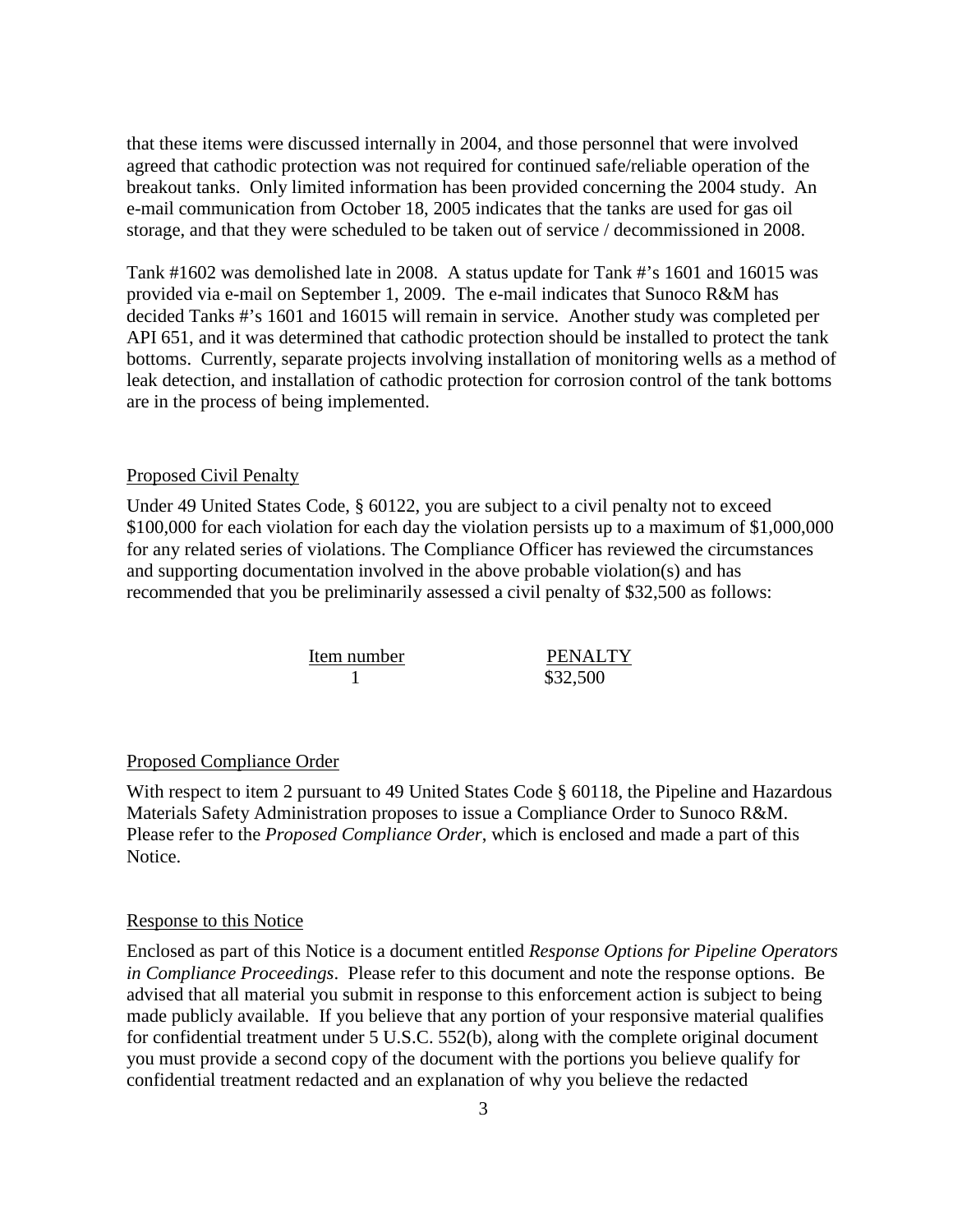information qualifies for confidential treatment under 5 U.S.C. 552(b). If you do not respond within 30 days of receipt of this Notice, this constitutes a waiver of your right to contest the allegations in this Notice and authorizes the Associate Administrator for Pipeline Safety to find facts as alleged in this Notice without further notice to you and to issue a Final Order.

In your correspondence on this matter, please refer to **CPF 3-2009-5016** and for each document you submit, please provide a copy in electronic format whenever possible.

Sincerely,

Ivan A. Huntoon Director, Central Region Pipeline and Hazardous Materials Safety Administration

Enclosures: *Proposed Compliance Order Response Options for Pipeline Operators in Compliance Proceedings*